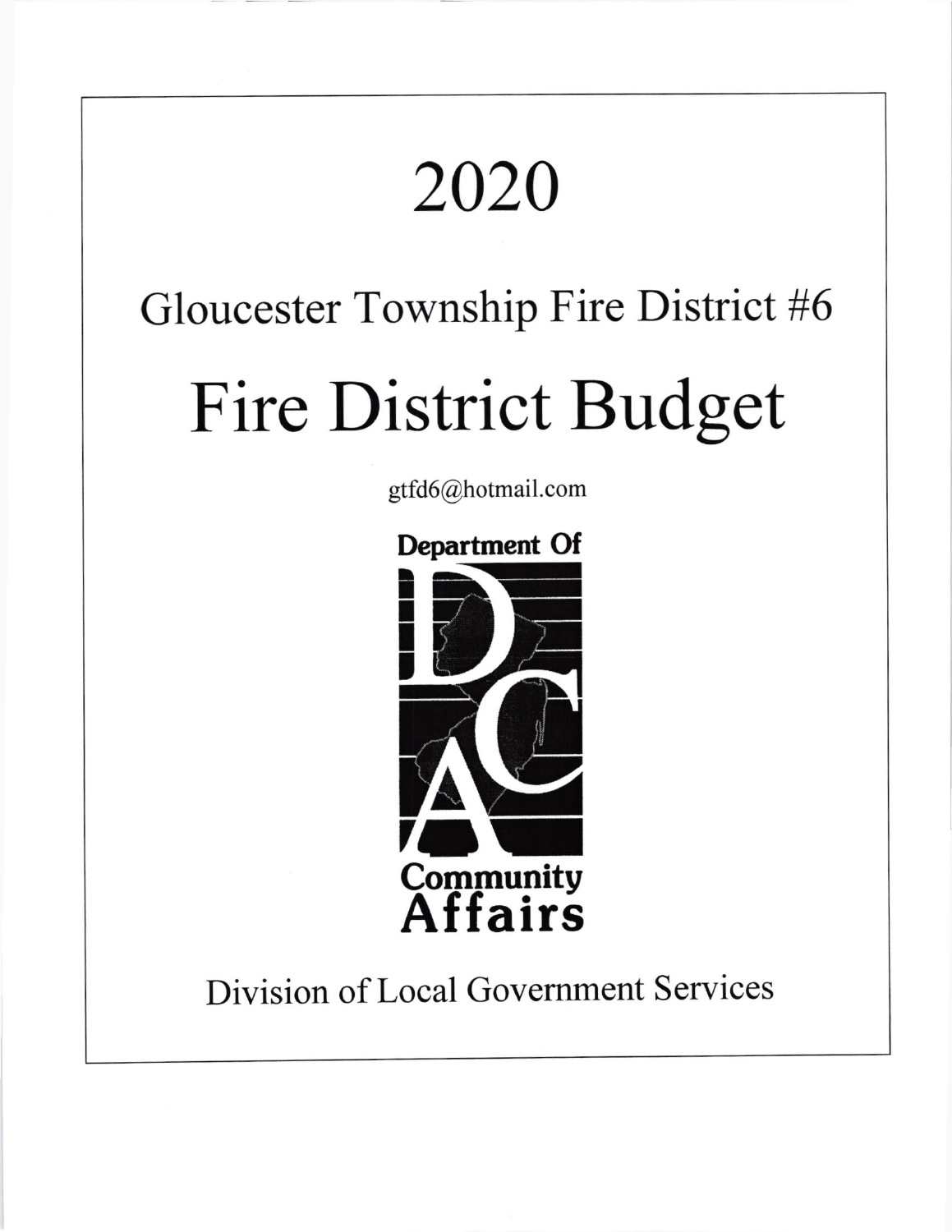## 2O2O FIRE DISTRICT BUDGET

Certification Section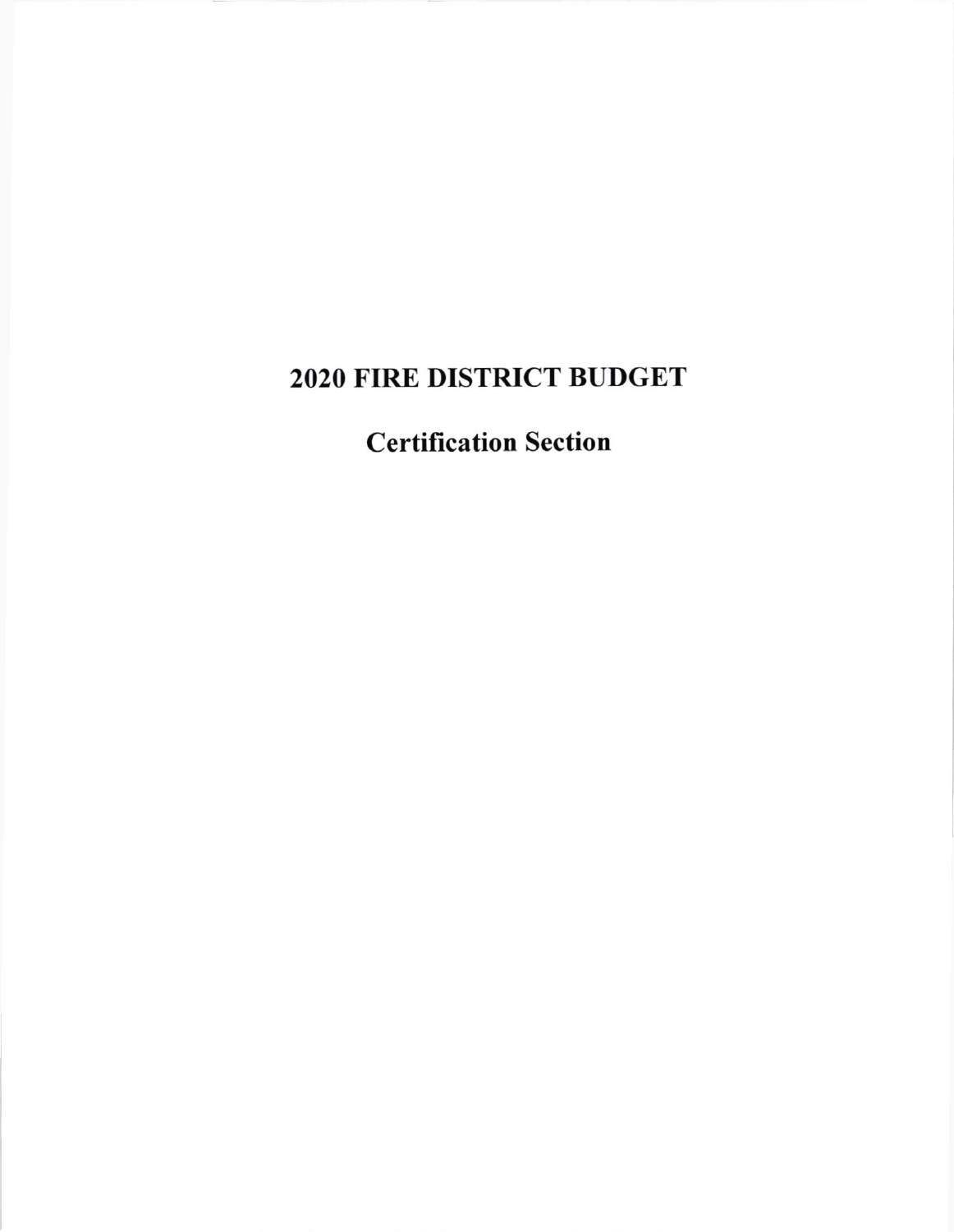2020

#### Gloucester Township Fire District #6

#### FIRE DISTRICT BUDGET

#### FISCAL YEAR: January 1,2020 to December 31,2020

For Division Use Onlv

#### CERTIFICATION OF APPROVED BUDGET

It is hereby certified that the approved Budget made a part hereof complies with the requirements of law and the rules and regulations of the Local Finance Board, and approval is given pursuant to N.J.S.A. 40A:54-11.

> State of New Jersey Department of Community Affairs Director of the Division of Local Government Services

By: Date:

#### CERTIFICATION OF ADOPTED BUDGET

It is hereby certified that the adopted Budget made a part hereof has been compared with the approved Budget previously certified by the Division, and any amendments made thereto. This adopted Budget is certified with respect to such amendments and comparisons only.

> State of New Jersey Department of Community Affairs Director of the Division of Local Government Services

By: Date

Page C-l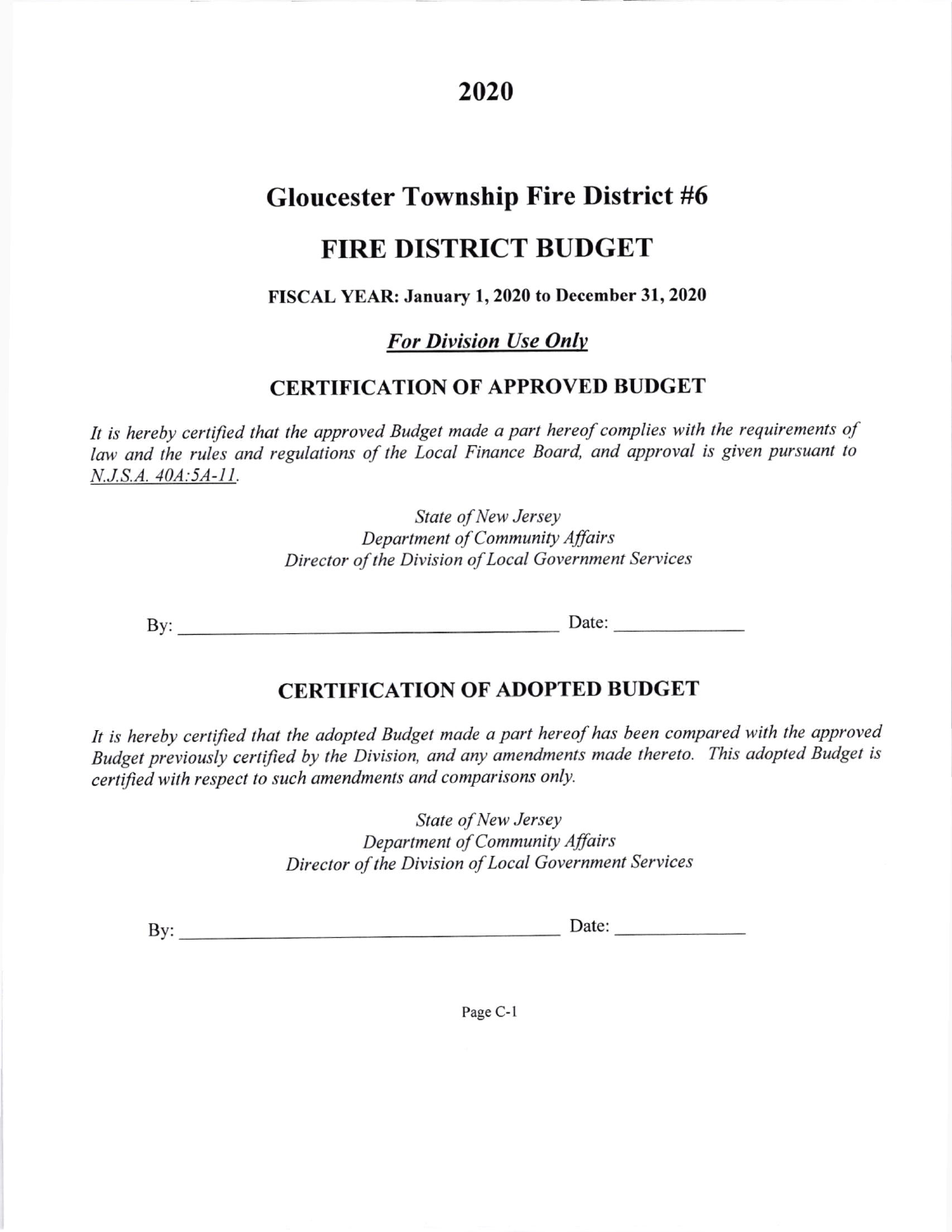### 2O2O PREPARERIS CERTIFICATION

### Gloucester Township Fire District #6

#### FIRE DISTRICT BUDGET

#### FISCAL YEAR: January l,2020 to December 31,2020

It is hereby certified that the Fire District Budget, including the annual budget and all schedules attached thereto, represents the Board of Commissioners' resolve with respect to statute in that: all estimates of revenues, including the amount to be raised by taxation to support the district budget, are reasonable, accurate and correctly stated; all items of appropriation are properly set forth; and in itemization, form and content, the budget will permit the exercise of the comptroller function within the Fire District.

It is further certified that all proposed budgeted amounts and totals are correct. Also, I hereby provide reasonable assurance that all assertions contained herein are accurate and all required schedules are completed and attached.

| Preparer's Signature: | $i$ t $l$         |             |              |  |
|-----------------------|-------------------|-------------|--------------|--|
| Name:                 | Richard W. Allen  |             |              |  |
| Title:                | <b>CPA</b>        |             |              |  |
| Address:              | 21 Daytona Avenue |             |              |  |
|                       | Sewell, NJ 08080  |             |              |  |
| Phone Number:         | 856-435-0700      | Fax Number: | 856-435-4274 |  |
| E-mail address:       | Gtfd6@hotmail.com |             |              |  |